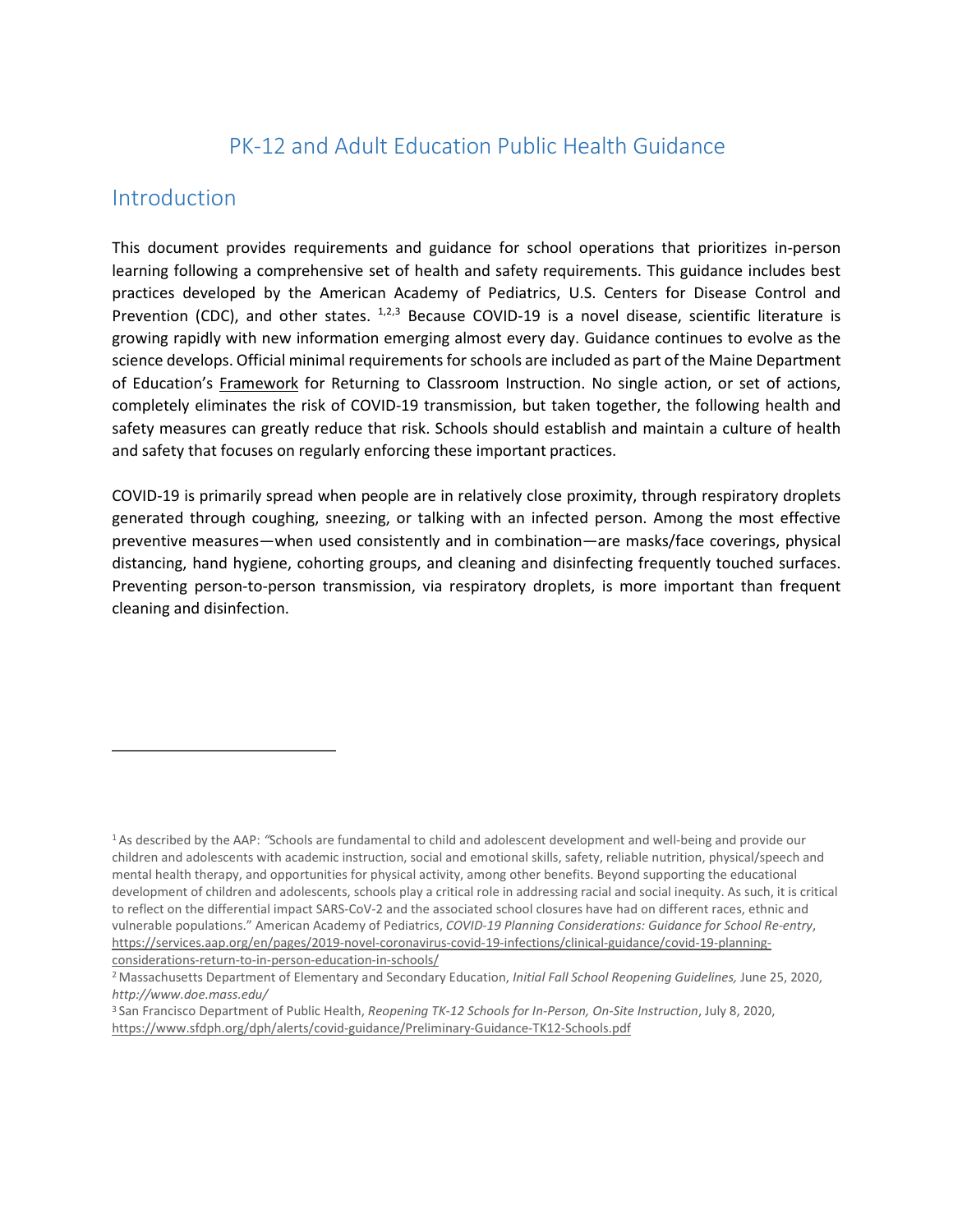Accumulating evidence suggests that children are less likely than adults to be infected by COVID-19 and are less likely than adults to transmit COVID-19 to others.<sup>4</sup> These facts may partially explain why, to date, schools do not appear to have played a major role in COVID-19 transmission.<sup>5,[6](#page-1-2)</sup> During the fall of 2020, there was minimal in-school transmission of COVID-19 among students and school staff in Maine. This evidence supports the safety of in-person learning in schools if health and safety protocols arefollowed.

Physical distancing is an important practice that helps mitigate transmission of the virus. There is no precise threshold for safety; indeed, studies suggest that physical distancing of three feet or more leads to reduced transmission, with additional distance providing additional protection. According to the American Academy of Pediatrics, evidence suggests that spacing as close at three feet may approach the benefits of six feet of space, particularly if students are wearing face coverings and are asymptomatic.<sup>7[8](#page-1-4)</sup> Simultaneously, attention to adult-adult transmission in school should not be overlooked. Evidence from childcare and summer camp settings to date suggests that adult staff, and not children, are most often the source of COVID-19 exposure in a facility. This fact informs our recommendation of maintaining six feet of distance between adults and between students and adults as much as possible.

Schools should aim for six feet of distance between students where feasible. **At the same time, a minimum physical distance of three feet between students has been established** *when combined with the other measures outlined in this list of safety requirements (e.g., masks/face coverings, use of outdoor spaces).* Because of the reduced susceptibility in children and lower apparent rates of transmission, establishing a minimum physical distance of three feet isinformed by evidence and balances the lower risk of COVID-19 transmission and the overarching benefits of in-person school. Schools should seek to maximize physical distance among individuals within their physical and operational constraints. Adult students and staff should adhere to six feet of distancing as much as possible, given their higher susceptibility to COVID-19. *The minimum physical distancing requirement of three feet does not apply to settings outside of schools.*

<span id="page-1-0"></span> $4$  Viner RM, Mytton OT, Bonell C, et al. Susceptibility to SARS-CoV-2 Infection Among Children and Adolescents Compared With Adults: A Systematic Review and Meta-analysis. *JAMA Pediatr.* Published online September 25, 2020. doi:10.1001/jamapediatrics.2020.4573

<span id="page-1-1"></span><sup>5</sup> Leclerc, Q. J., Fuller, N. M., Knight, L. E., Funk, S., Knight, G. M., & CMMID COVID-19 Working Group. (2020). What settings have been linked to SARS-CoV-2 transmission clusters?. *Welcome Open Research*, *5*(83), 83. Available at https://wellcomeopenresearch.org/articles/5-83/v2

<span id="page-1-2"></span><sup>6</sup> National Centre for Immunisation Research and Surveillance (NCIRS) (2020). COVID-19 in schools – the experience in NSW. Available a[t http://ncirs.org.au/sites/default/files/2020-](http://ncirs.org.au/sites/default/files/2020-)

<sup>04/</sup>NCIRS%20NSW%20Schools%20COVID\_Summary\_FINAL%20public\_26%20April%202020.pdf

<span id="page-1-3"></span> $7$  World Health Organization. (2020). "Considerations for school-related public health measures in the context of COVID-19: annex to considerations in adjusting public health and social measures in the context of COVID-19," 10 May 2020. World Health Organization. <https://apps.who.int/iris/handle/10665/332052>

<span id="page-1-4"></span><sup>8</sup>*Chu, Derek K; Akl, Elie A; Duda, Stephanie ; Solo, Karla; Yaacoub, Sally; Schünemann, Holger J, "*Physical distancing, face masks, and eye protection to prevent person-to-person transmission of SARS-CoV-2 and COVID-19: a systematic review and metaanalysis," Lancit, July 1,2020[, https://www.thelancet.com/pdfs/journals/lancet/PIIS0140-6736\(20\)31142-9.pdf](https://www.thelancet.com/pdfs/journals/lancet/PIIS0140-6736(20)31142-9.pdf)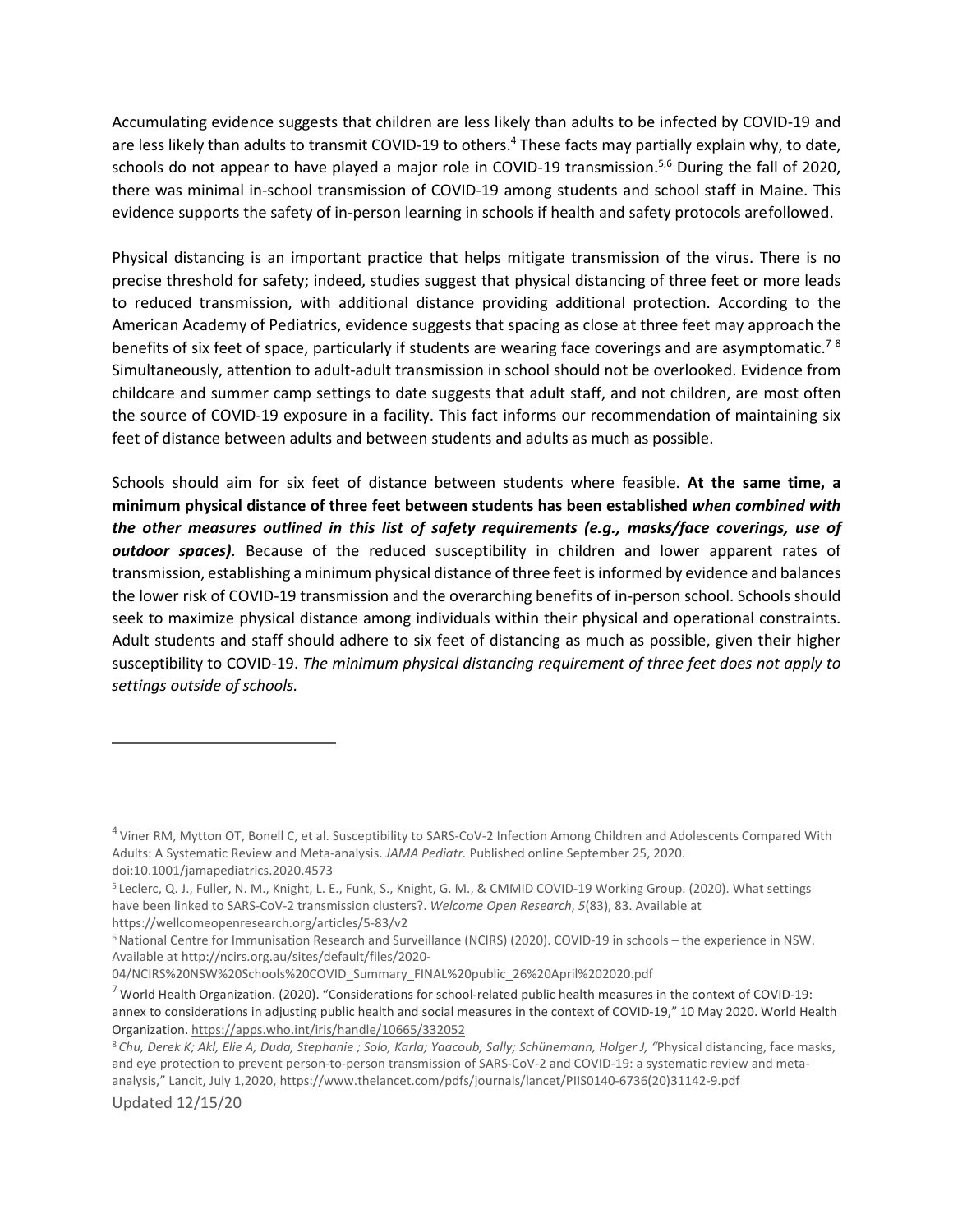Families and communities play a critical role in supporting the new culture of health and safety that each school must establish. Most importantly, families can help mitigate the transmission of COVID-19 in their school communities by checking their children daily for any COVID-19 symptoms and keeping them home from school if they are sick or have had close contact with a person diagnosed with orsuspected of having COVID-19. Families can also contribute by supporting the use of masks in school and on the bus, arranging alternate transportation whenever possible; communicating with teachers, school leaders and local authorities; and continuing to follow State health and safety guidelines outside ofschool.

The wellbeing of teachers and staff is paramount to opening safely. Scientific evidence about transmission suggests to date that embedded public health protection measures in school operations, including physical distancing and cohorting together with provision of protective equipment for staff and teachers, helps prevent spread in the school setting. Teachers and staff can employ and model these normative behaviors for students. Reopening plans will reflect novel solutions to balancing the need to reopen schools with the health and safety of people in the school community (Updated 8/12/20 for clarity).

This document is unchanged from previous versions except where noted. Changes to a protocol or practice are called "Updated" with the date of the change. Changes that correct grammar or are made for clarity rather than for substantive reasons are labelled as "for clarity." If the parenthetical is within the sentence, only the sentence has changed; if it is after the period at the end of the paragraph, the whole paragraph was changed. (Updated 8/12/20)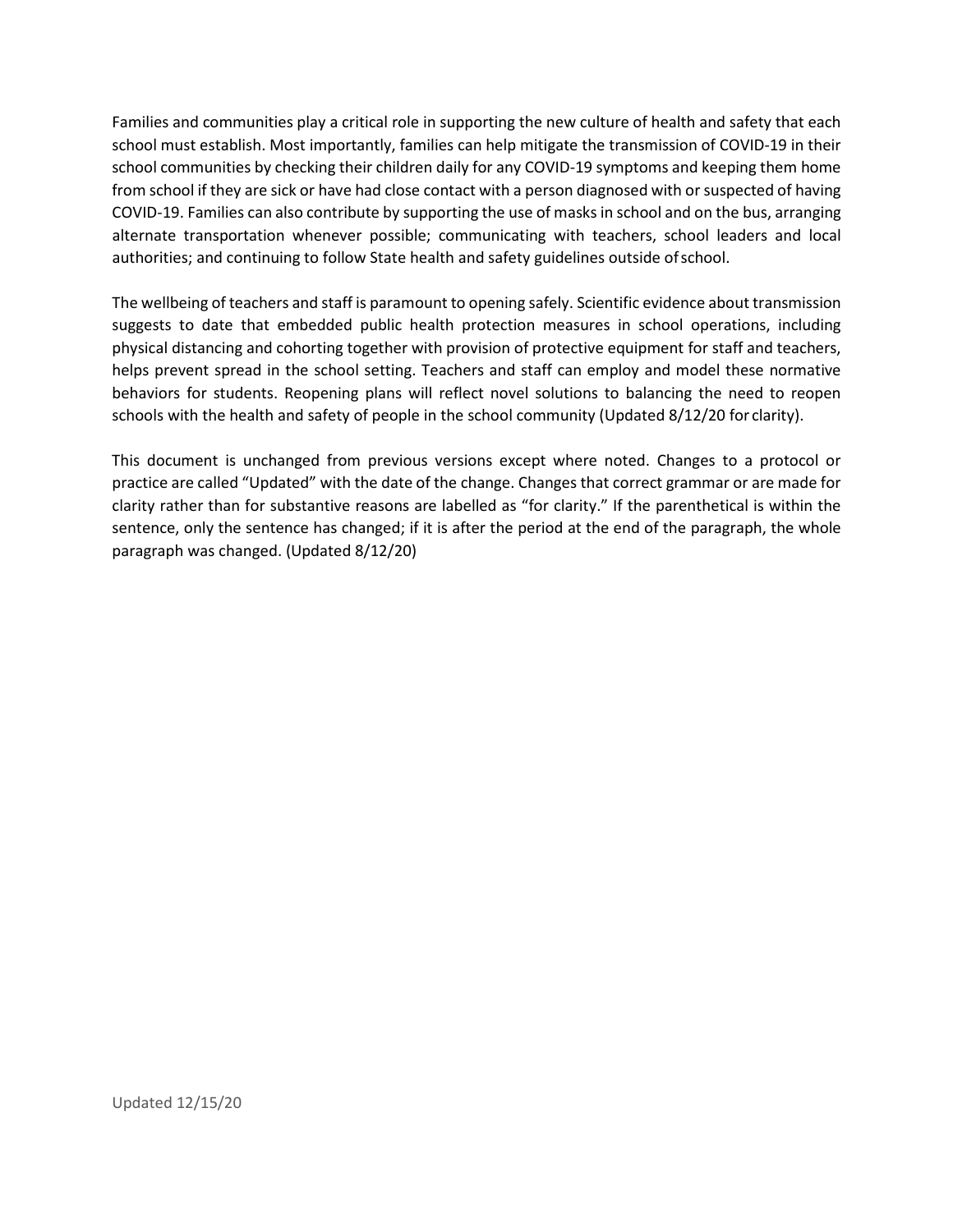# Public Health *Requirements* for In-Person Learning (Identical to "6 Requirements for Safely Opening Schools in the Fall" in the Framework)

Symptom Screening at Home Before Coming to School (for all Staff and Students) - Students (parents/caregivers) and staff members must conduct self-checks for symptoms prior to boarding buses or entering school buildings each day. Schools should provide information to families in their primary language to support them in conducting this check. Any person showing symptoms must report their symptoms and not be present at school. Schools must provide clear and accessible directions to parents/caregivers and students for reporting symptoms and absences.

Physical Distancing and Facilities - Adults must maintain 6 feet of distance from others to the extent possible. Maintaining 3 feet of distance is acceptable between and among students when combined with the other measures outlined in this list of safety requirements. 6 feet of physical distancing is required for students while eating breakfast and lunch, as students will be unable to wear masks at that time. A "medical isolation space" (separate from the nurse's office) must be designated for students/staff who exhibit COVID-19 symptoms during the school day. Adequate ventilation is required for classrooms, with schools having flexibility in implementation such as using properly working ventilation systems or outdoor air exchange using fans in open windows or doors. Groups in any one area, room, or classroom must not exceed the Governor's gathering size limits.

Masks/Face Coverings- Adults, including educators and staff, are required to wear a mask/face covering. Students age five and above are required to wear a mask/face covering that covers their nose and mouth. (Updated 7/31/20) Masks are recommended for children ages two to four, when developmentally appropriate. (Updated 7/31/20). Masks/face coverings must be worn by all students on the bus. Face shields may be an alternative for those students with documented medical or behavioral challenges who are unable to wear masks/face coverings (Updated 8/12/20). The same applies to staff with medical or other health reasons for being unable to wear face coverings. Face shields worn in place of a face covering must extend below the chin and back to the ears. Face masks/coverings must be worn during voluntary school sports(Updated 12/11/20). Nothing in this framework's mask/face covering requirements should be interpreted as preventing a school from making accommodations on an individualized basis as required by state or federal disabilities laws. (Updated 9/15/20).

Hand Hygiene - All students and staff in a school must receive training in proper hand hygiene. All students and staff must wash hands or use sanitizing gel upon entering the school, before and after eating, before and after donning or removing a face mask, after using the restroom, before and after use of playgrounds and shared equipment, and before and after riding school transportation(9/4/2020).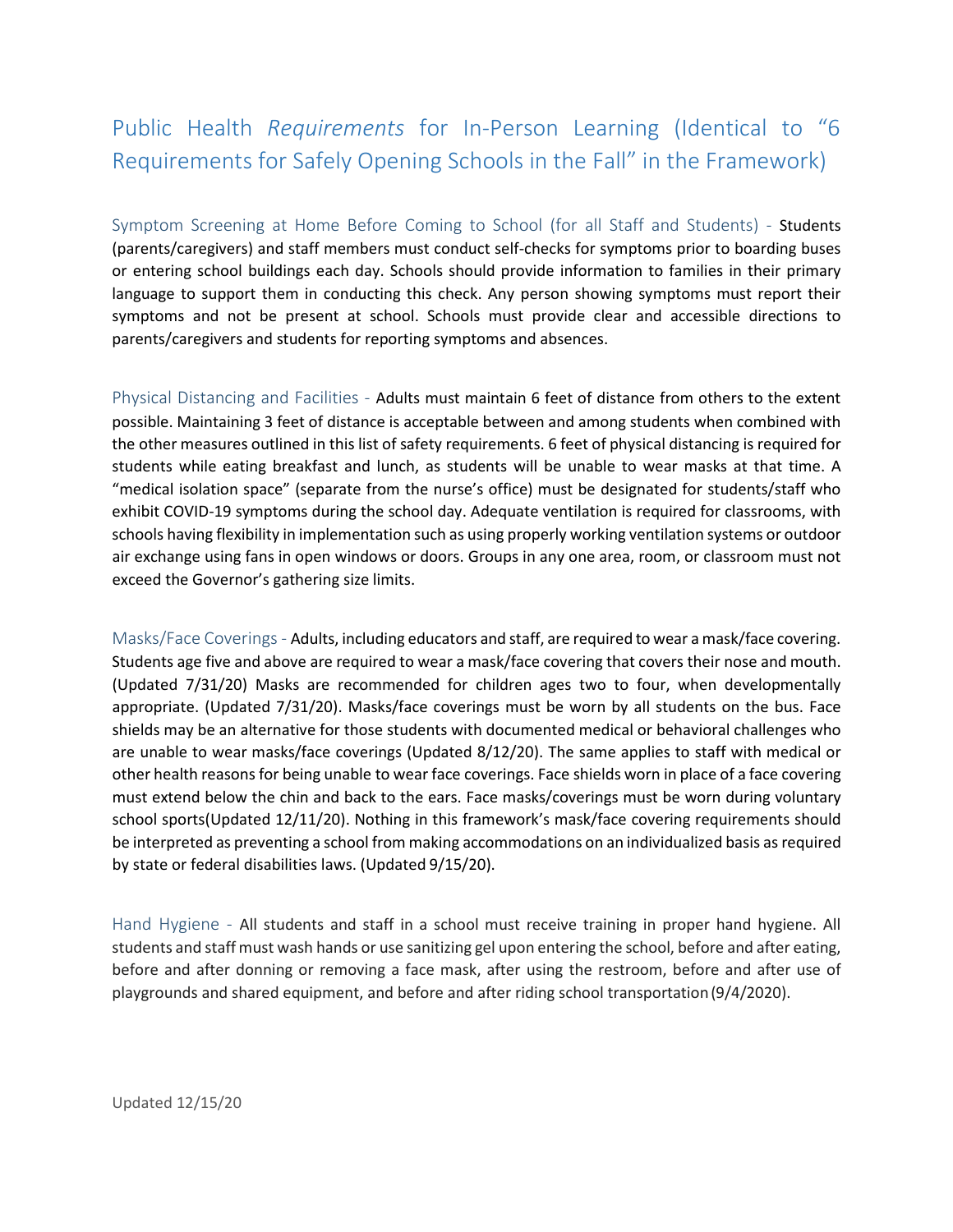Personal Protective Equipment - Additional safety precautions are required for school nurses and/or any staff supporting symptomatic students in close proximity*,* when distance is not possible, or when students require physical assistance. These precautions must at a minimum include eye protection (e.g., face shield or goggles) and a mask/face covering. Classrooms and/or areas that have been used by an individual diagnosed with COVID-19 must be closed off until thorough cleaning and sanitization takes place.

Return to School after Illness - Sick staff members and students must use home isolation until they meet criteria for returning to school.

## Public Health Considerations, Recommendations and Strategies

The following sections provide more detailed recommendations about the six health and safety requirements along with additional information to assist with planning and implementation of risk mitigation strategies. (Updated 8/12/20)

#### Masks/Face Coverings

As the primary route of transmission for COVID-19 is respiratory, masks/face coverings are among the most critical components of risk reduction. Face coverings help prevent respiratory droplets from traveling into the air and onto other people or surfaces when the person wearing the face covering coughs, sneezes, talks, or raises their voice.

Face coverings should cover your nose and mouth, and fit snuggly against the sides of your face. Cloth face coverings should have multiple layers of cloth. For additional information about face coverings, review U.S. CDC guidance on how to [make cloth face coverings,](https://www.cdc.gov/coronavirus/2019-ncov/prevent-getting-sick/how-to-make-cloth-face-covering.html) [wear and remove masks/face coverings,](https://www.cdc.gov/coronavirus/2019-ncov/prevent-getting-sick/how-to-wear-cloth-face-coverings.html) and [wash cloth face coverings.](https://www.cdc.gov/coronavirus/2019-ncov/prevent-getting-sick/how-to-wash-cloth-face-coverings.html)

- 1. Adults, including educators and staff, are required to wear a mask/face covering.
- 2. Students age five and above are required to wear a mask/face covering that covers their nose and mouth. Masks are recommended for children ages two to four, when developmentally appropriate. (7/31/20)
- 3. Face shields may be an alternative for those students with documented medical or behavioral challenges who are unable to wear masks/face coverings. The same applies to staff with documented medical or other health reasons for being unable to wear face coverings. (Updated 8/12/20)
	- a. Face shields worn in place of a face covering must extend below the chin and back to the ears.
- 4. Transparent face coverings may be valuable to teachers and students in classes for deaf and hard of hearing students.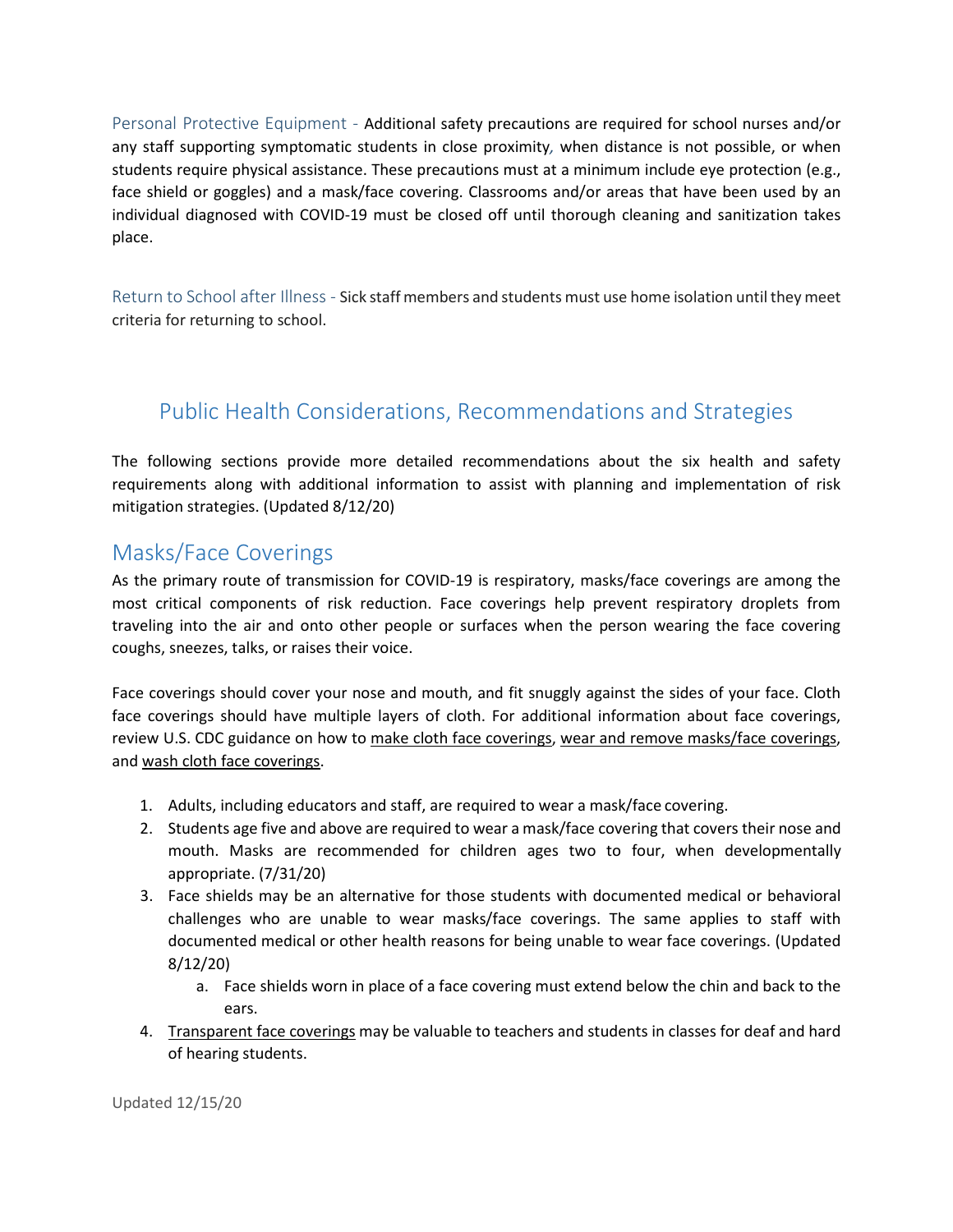- 5. Alternatives to mask/face covering requirements must be made for those for whom it is not possible due to medical conditions, disability impact, or other health or safety factors.
- 6. In addition to the time during which students may be eating or drinking with a minimum of 6' physical distancing, school staff may offer highly-structured and well supervised mask breaks during the school day. Such mask breaks should be limited to 5 minutes each, up to a maximum of 15 minutes per day. Breaks should take place in a classroom cohort when possible. During mask breaks, individuals:
	- Must be stationary, ideally seated or standing still if outdoors. Mask breaks should no longer take place during free-play/recess.
	- Must be at least 6 feet from one another
	- Should be facing the same direction
	- Should not engage in conversation or other activity that could spread the virus (silent reading or a writing prompt or other individual activity is ideal) (Updated 12/11/20).
- 7. Masks/face coverings should be provided by the student/family, but extra disposable masks should be made available by the school for students who need them. Districts and schools with families experiencing financial hardship and unable to afford masks/face coverings should provide masks for students.
- 8. Reusable masks/face coverings provided by families should be washed by families daily.
- 9. Masks/face coverings should be replaced when soiled or wet. If the mask/face covering becomes soiled, remove and safely discard disposable masks, or store reusable face coverings in a sealed container or plastic bag for laundering. Perform hand hygiene after changing a soiled mask/face covering.
- 10. Teach and direct students to cough or sneeze into their elbow when not wearing a face covering or alternatively, cough or sneeze into a tissue, discard the tissue into a trash container, and then perform hand hygiene (Updated 12/11/20).
- 11. Masks/face coverings—or face shields for those who need them as described above—are required to be worn by everyone on the bus during school bustransportation.
- 12. Schools should provide information on proper use, removal, and washing of face coverings to staff, students, and parents/guardians (Updated 8/12/20 for clarity).
- 13. The use of masks with exhalation valves is highly discouraged as the valve can allow a concentrated stream of exhaled air containing droplets, putting others nearby at transmission risk (Updated 8/12/20).
- 14. Nothing in this framework's mask/face covering requirements should be interpreted as preventing a school from making accommodations on an individualized basis as required by state or federal disabilities laws (Updated 9/15/20).

#### Physical Distancing

Physical distancing is another important practice that helps mitigate transmission of the virus. Schools should aim for six feet of distance between individuals where feasible. At the same time, a minimum physical distance of three feet between students is adequate when combined with the other measures outlined in this document, including the use of masks/face coverings, stable cohorts, screening, and hand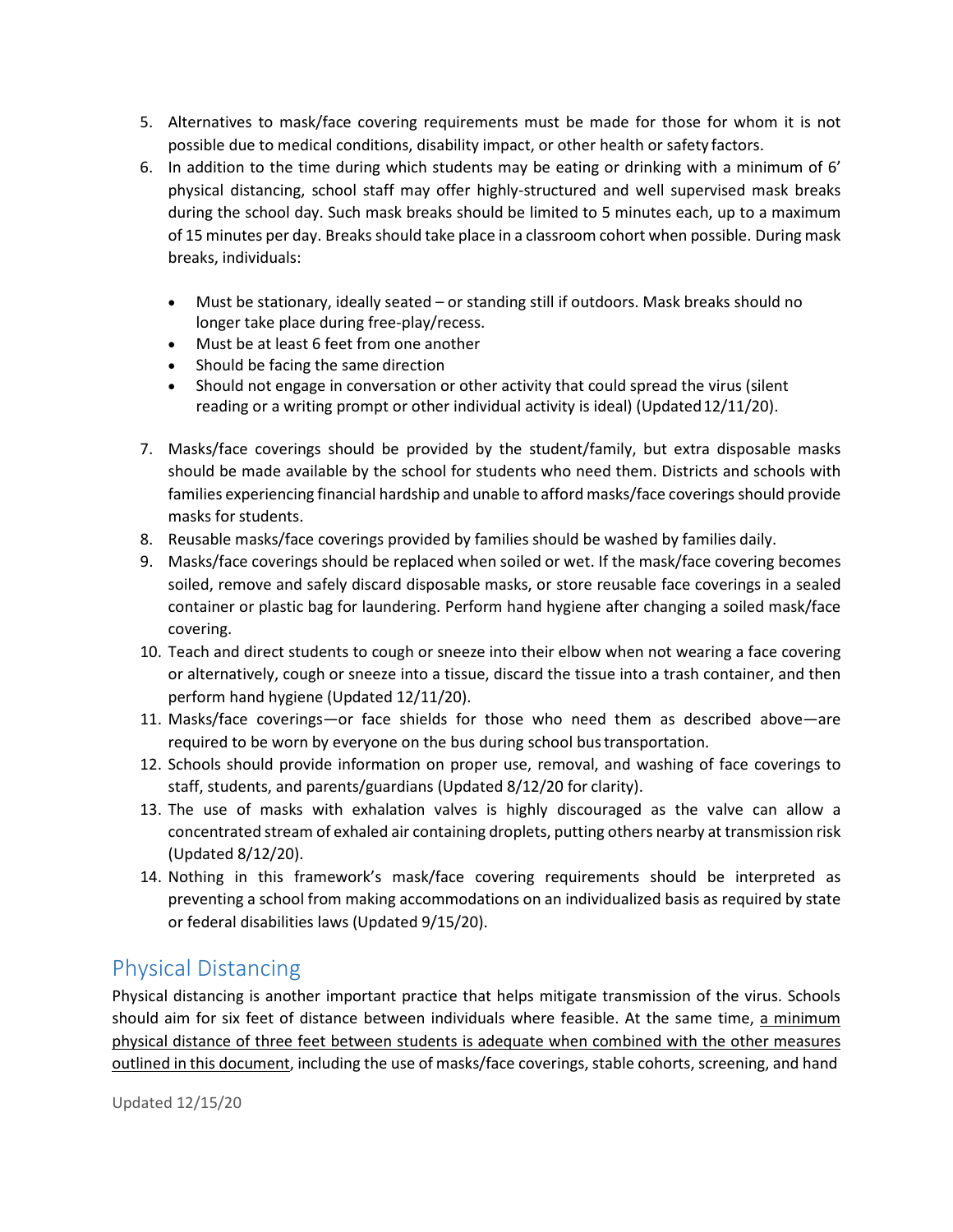hygiene. Because of the reduced susceptibility in children and lower apparent rates of transmission, establishing a minimum physical distance of three feet is informed by evidence and balances the lower risk of COVID-19 transmission and the overarching benefits of in-person school.

- 1. Consistent with the requirements, schools should seek to maximize physical distance among individuals within their physical and operational constraints. Schools should aim for a physical distance of six feet when feasible, and three feet is the minimum distance allowed (Updated 8/12/20 for clarity).
- 2. Evaluate classroom capacity on a case-by-case basis, based on the maximum capacity consistent with health and safety guidelines. Schools should seek to maximize physical distance between students within their physical and operational constraints, consistent with the requirement. (Updated 8/12/20 for clarity)
	- a. To the extent possible, aim for desks to be spaced six feet apart (but no fewer than three feet apart) and facing the same direction.
	- b. In classrooms that seat students at tables rather than desks, consider installing tabletop partitions that extend above the seated height of the students.
- 3. Consider repurposing alternative spaces in the school (e.g., cafeteria, library, and auditorium) to increase the amount of available space to accommodate the maximum distance possible.
	- a. In larger spaces, establishing consistent cohorts/classes with at least 14 feet of separation between the cohorts/classes provides another option to maximize these spacessafely.
- 4. Hold classes and activities outside whenever possible.
- 5. Adults and adult staff within schools should attempt to maintain a distance of six feet from other persons as much as possible, particularly around other adult staff. Strategies to increase adultadult physical distancing in time and space include the following:
	- a. Conduct meetings, trainings, curriculum planning, and parent-teacher conferences virtually, to the greatest extent possible, even if all staff are on the schoolcampus.
	- b. Discourage congregation in shared spaces, such as staff lounge areas, in the copy room, when checking mailboxes, etc.
	- c. Stagger drop-offs and pick-ups. Do drop-offs and pick-ups outside when weather allows.
	- d. Parents should, in general, be discouraged from entering the school building.
	- e. Physical barriers, such as plexiglass, should be used in reception areas and employee workspaces where the environment does not accommodate physical distancing. Limit activities that require staff to enter within six feet of another person, regardless of whether physical barriers are installed.
- 6. Additional safety precautions are required for school nurses and/or any staff supporting students with disabilities in close proximity, when distance is not possible. These precautions must at a minimum include eye protection (e.g., face shield or goggles) and a mask/face covering.
- 7. Attention to physical distancing should include when students are moving throughout the school, such as in hallways between class periods.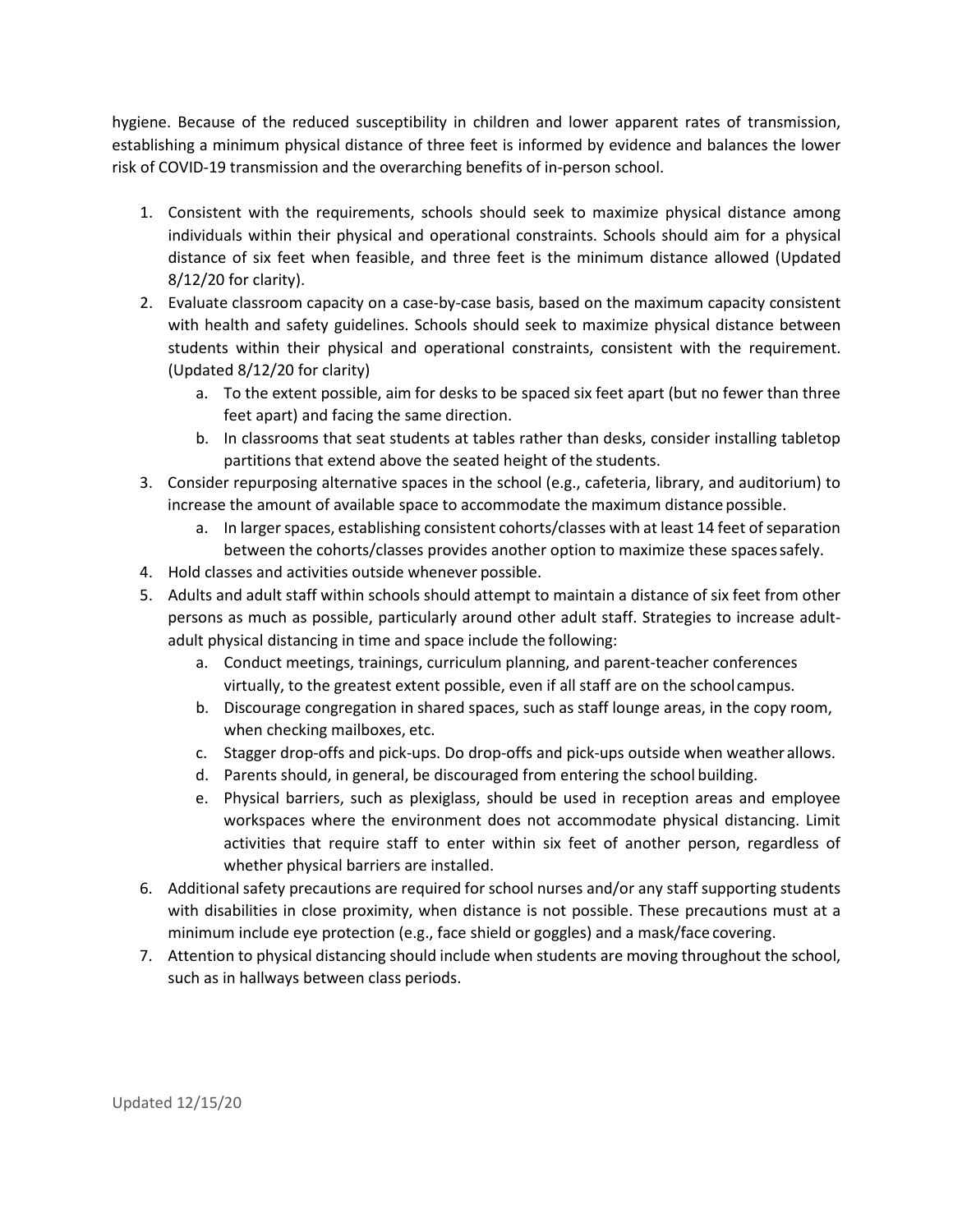# At-Home Symptom Screening

Families and caregivers can help mitigate the transmission of COVID-19 in their school communities by keeping their children home from school if they are sick or have had close contact with a person diagnosed or suspected of having COVID-19. Checking for symptoms each morning by families and caregivers is critical, and will serve as the primary screening mechanism for COVID-19 symptoms. Schools should provide information to families in their primary language to support them in conducting this check.

- 1. Parents/guardians should screen their children for illness before sending them to school and should not send their children to school if they are ill. The following questions are recommended for screening:
	- a. Do you feel sick with any symptoms consistent with COVID-19? (such as new cough, shortness of breath, or other)
	- b. Have you been around anyone who is unwell?
	- c. Have you been in close contact with a person who has COVID-19?
	- d. Within the past 24 hours have you had a fever (100.4 and above) or used any fever reducing medicine?
- 2. Universal temperature checks of students upon entry to school premises is not recommended due to the high likelihood of potential false positive and false negative results.
- 3. Any student or staff member with a fever of 100.4 degrees or greater, symptoms of possible COVID-19 virus infection, or use of any fever reducing medicine in the past 24 hours should not be present in school.
	- a. The U.S. CDC maintains [a list of COVID-19 symptoms](https://www.cdc.gov/coronavirus/2019-ncov/symptoms-testing/symptoms.html) that will be updated as more is learned about COVID-19.
	- b. Although children manifest many of the same symptoms of COVID-19 infection as adults, some differences are noteworthy. [According to the CDC, c](https://www.cdc.gov/coronavirus/2019-ncov/hcp/pediatric-hcp.html)hildren may be less likely to have fever, may be less likely to present with fever as an initial symptom, and may have only gastrointestinal tract symptoms.
- 4. Screening procedures are not required at the point of entry to the school. However, school staff, as well as bus drivers, should observe students throughout the day and refer students who may be symptomatic to the school healthcare point of contact.
- 5. Prepare a "medical isolation space" for students/staff who exhibit COVID-19 symptoms during the school day that is a distinct, enclosed area (Updated 8/12/20).
- 6. Students and staff who travel outside of Maine during the school year must follow the Governor's Executive Orders related to travel. (Updated 8/12/20)

## Hand Hygiene

Frequent hand hygiene reduces the risk of transmission of COVID-19 by removing pathogens from the surface of the hands.

1. All students and staff must receive initial training on good hand hygiene practices and methods and receive frequent and ongoing reminders through verbal prompts, signage, and othermeans.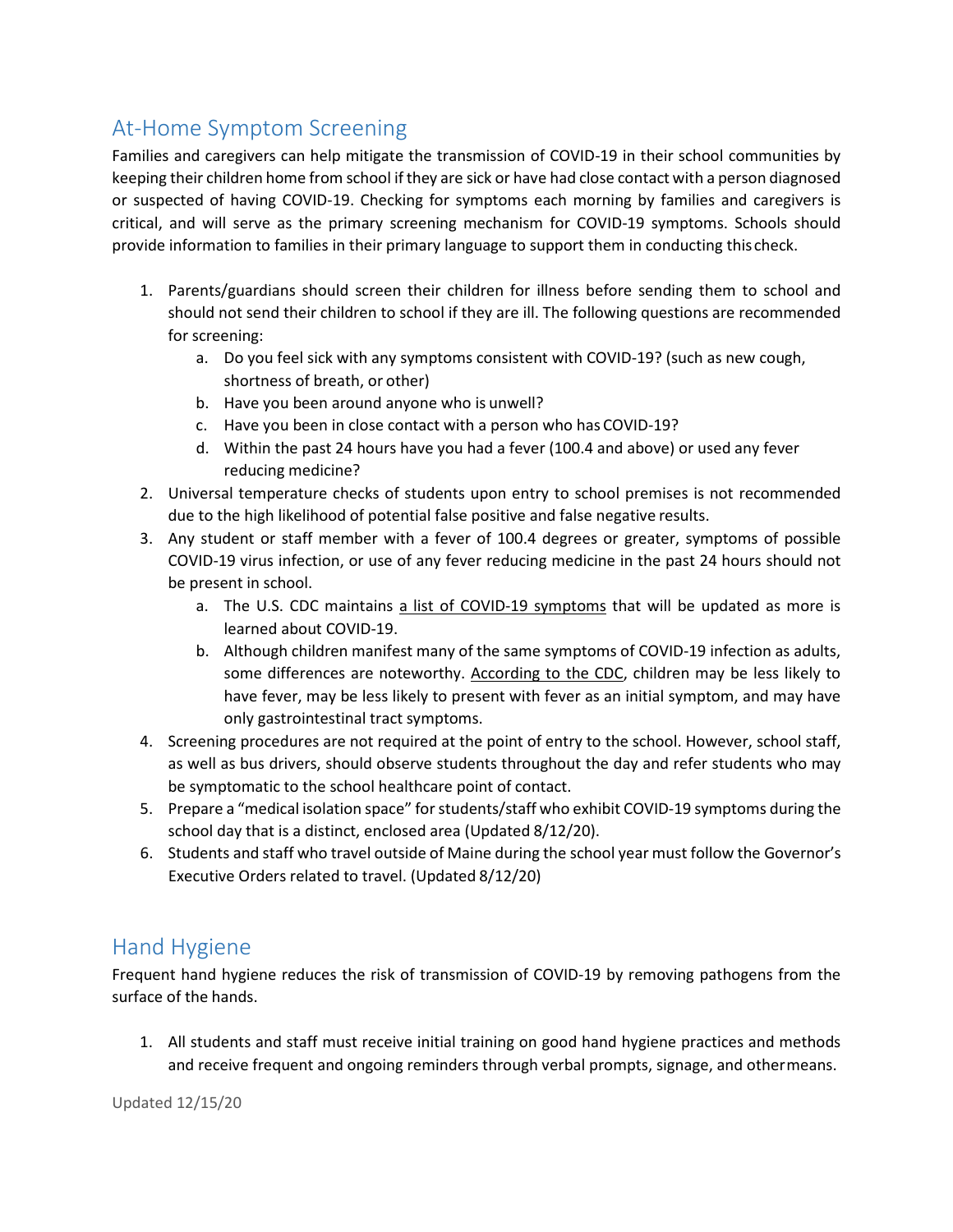- 2. Require all students and staff to exercise hand hygiene (handwashing or hand sanitizer) upon arrival to school, before and after eating, after using the restroom, before and after using shared or playground equipment, before putting on and taking off masks, and before dismissal. After eating, the mask is put back on, and then hand hygiene should be done.
- 3. All students and staff should wash their hands using soap and water for at least 20 seconds whenever hands are visibly soiled and after using the bathroom. Dry hands with disposable paper towels.
- 4. Handwashing is the best option. When handwashing is not practicable, use a hand sanitizer with at least 60% alcohol.
- 5. Apply hand sanitizer to all surfaces of the hands and in enough quantity that it takes 20 seconds of rubbing hands together for the sanitizer to dry.
- 6. Hand sanitizer should be placed at key locations (e.g., near building entrances, classrooms, and cafeteria).
- 7. Hand hygiene should be performed before and after touching shared equipment, consistent with the requirements (Updated 8/12/20 for clarity).
- 8. Remind students to avoid touching their face or face coverings.
- 9. Students using school transportation to and from school or for school activities must use hand sanitizer before and after use of school transportation.
- 10. Teach and direct students to cough or sneeze into their elbow when not wearing a face covering or alternatively, cough or sneeze into a tissue, discard the tissue into trash container, and then perform hand hygiene.

## Personal Protective Equipment

- 1. Schools should have an inventory of standard healthcare supplies (e.g., masks and gloves). Use of supplies may be optional based on type of tasks performed (e.g., teachers do not need to wear gloves while teaching but may need to during necessary contact with students, such as when providing physical support to students with disabilities).
- 2. School health staff should be provided with appropriate medical PPE to use in health suites. This PPE should include N95 masks, surgical masks, gloves, disposable gowns, and face shields and other eye protection. Additional guidance about appropriate use of this PPE by school health staff is available from the [National Association of School Nurses\(NASN\).](https://higherlogicdownload.s3.amazonaws.com/NASN/3870c72d-fff9-4ed7-833f-215de278d256/UploadedImages/PDFs/Guidance-for-Healthcare-Personnel-on-PPE-Use-in-Schools.pdf)
- 3. School health staff should be aware of the CDC guidance on infection controlmeasures.
- 4. Due to the aerosol-generating nature of nebulizer treatments, nebulizers should be reserved for emergency situations. If a student uses a nebulizer, families should contact their health care provider to discuss switching to metered dose inhalers for school situations.
- 5. School health staff should wear gloves, an N95 facemask, and eye protection if a student receives a nebulizer treatment or uses a peak flow meter at school. If N95s are not available, the best alternative is a face shield and a procedure mask. (Updated 7/31/20)
- 6. Nebulizer treatments should be performed in a space that limits exposure to others and with minimal staff present. Rooms should be well ventilated, or treatments should be performed outside. After use of the nebulizer, the room should undergo routine cleaning anddisinfection.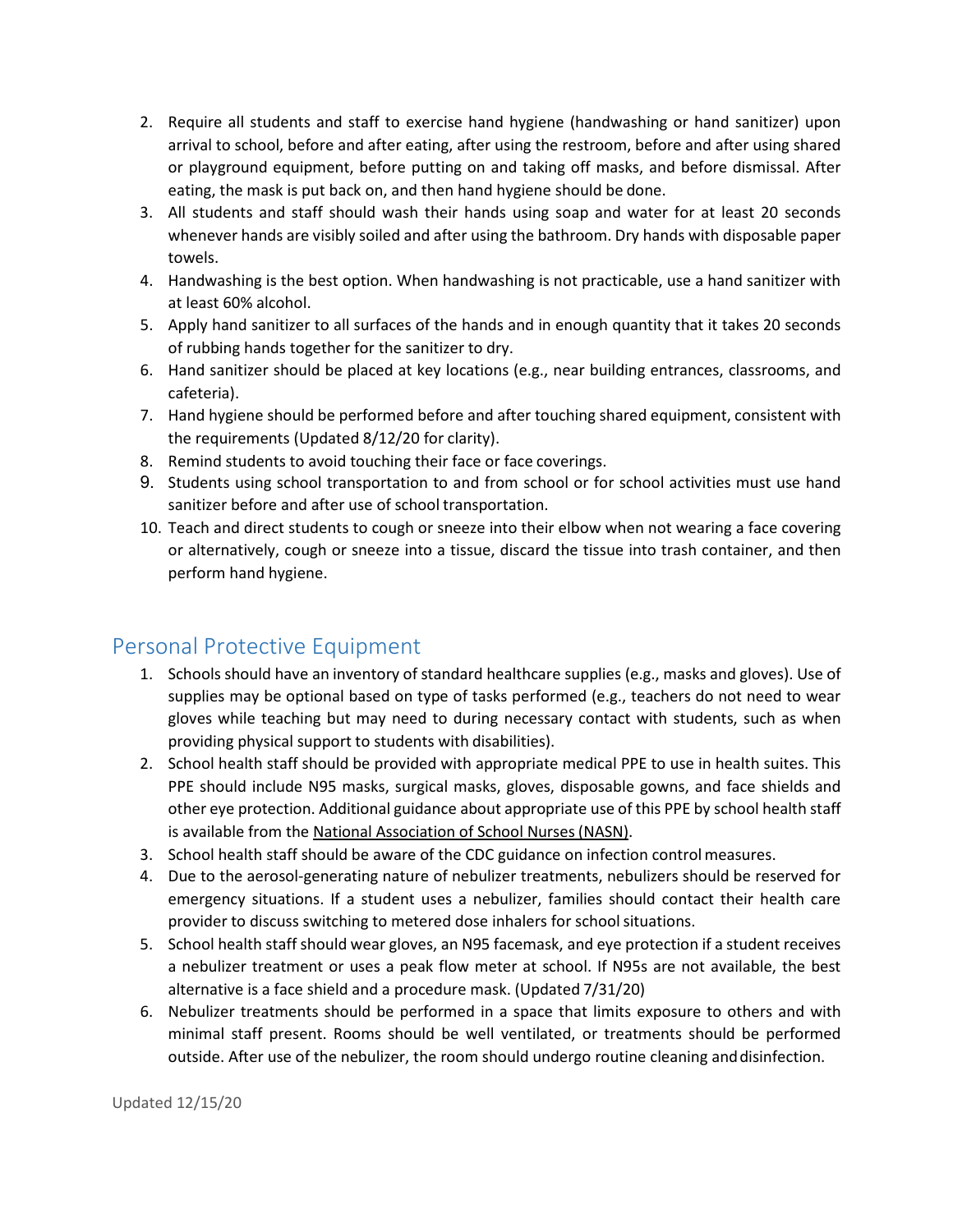- 7. Work with the MDOE School Safety Center on procurement of Personal Protective Equipment (PPE).
- 8. School staff working with students who are unable to wear a cloth face covering and who must be in close proximity to the students should wear a procedural mask in combination with a face shield or goggles or glasses. Face shields or other forms of eye protection (e.g. goggles or glasses) should also be used when working with students unable to manage secretions.

# Additional Public Health Considerations, Recommendations and **Strategies**

# Stable Cohorts

The US CDC and the National Academies of Science recommend cohorting (sometimes called podding) as a strategy that schools may use to limit contact between students and staff as part of their efforts to limit transmission of SARS-CoV-2 (the virus that causes COVID-19).<sup>9</sup> This strategy works by keeping groups of students – and sometimes staff – together over the course of a pre-determined period of time, preferably for the duration of the academic term/curriculum. Ideally, the students and staff within a cohort will only have physical proximity with others in the same cohort, including during lunch and recess. This practice may help prevent the spread of COVID-19 by limiting cross-over of students and teachers to the extent possible. The utility of cohorting is in being able to quarantine exposed individuals while maintaining school operations in other cohorts. (Updated 8/12/20)

To the extent feasible, elementary schools should aim to keep students in the same group throughout the day for the duration of the academic term/curriculum, and middle and high schools should minimize mixing student groups. Cohorting strategies may differ between school districts, schools, and classrooms depending on class size, physical space limitations, and community transmission. (Updated8/11/20)

- 1. Schools should divide students into small groups that remain with each other throughout each day to the extent feasible. Schools should look for ways to isolate cohorts of students and prevent inter-group contact to the extent feasible.
- 2. Faculty and staff should remain with a specific cohort to the extent feasible (Updated 8/12/20 for clarity).
- 3. When in classrooms, all students should have assigned seating.

<span id="page-9-0"></span><sup>9</sup> U.S. Centers for Disease Control and Prevention, "Preparing K-12 School Administrators for a Safe Return to School in Fall 2020," Accessed August 6, 2020[, https://www.cdc.gov/coronavirus/2019-ncov/community/schools-childcare/prepare-safe](https://www.cdc.gov/coronavirus/2019-ncov/community/schools-childcare/prepare-safe-return.html)[return.html; N](https://www.cdc.gov/coronavirus/2019-ncov/community/schools-childcare/prepare-safe-return.html)ational Academies of Sciences, Engineering, and Medicine, 2020, *Reopening K-12 Schools During the COVID-19 Pandemic: Prioritizing Health, Equity, and Communities,* Washington, DC: The National Academies Press, https://doi.org/10.17226/25858.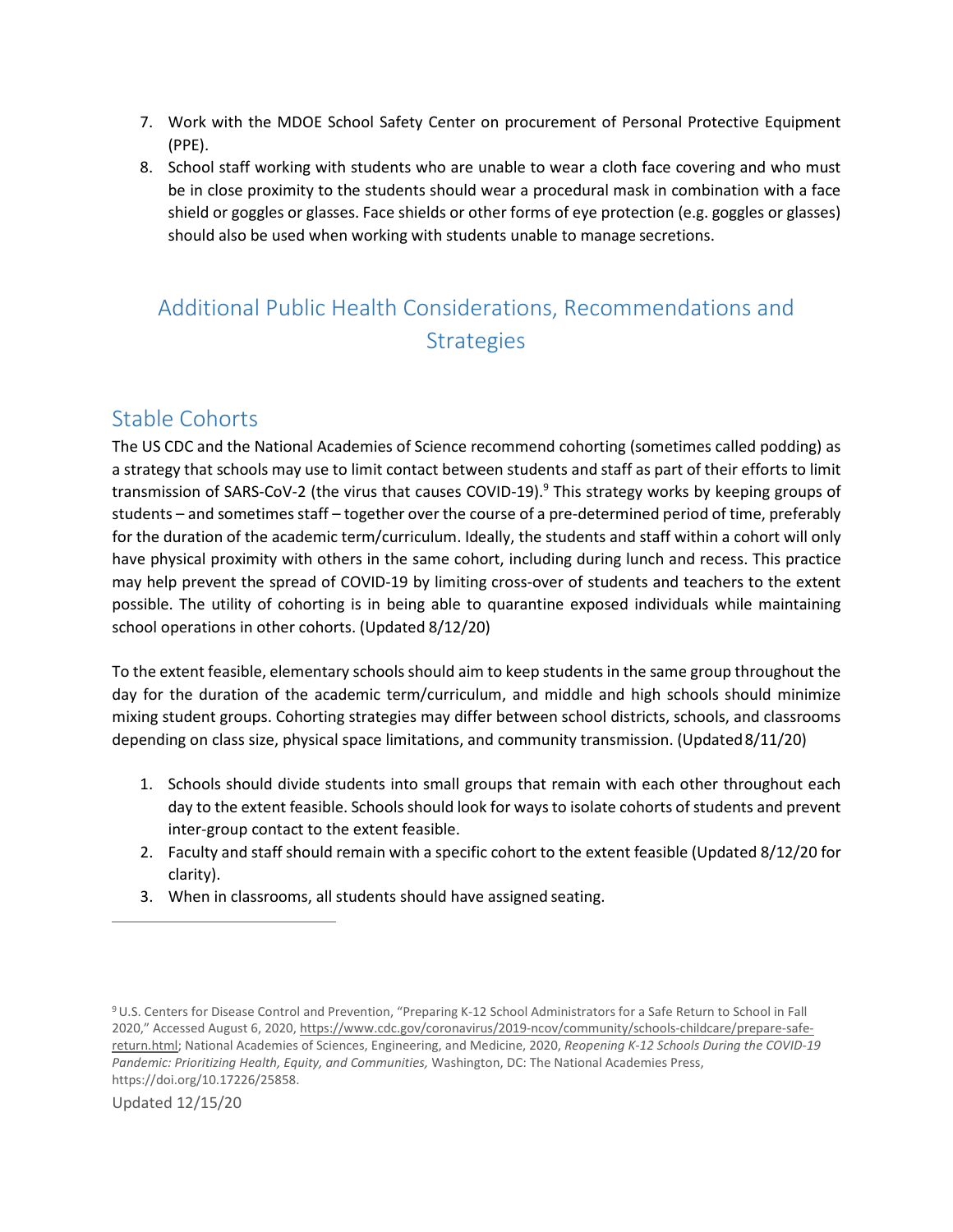- 4. There are no required maximum cohort or group sizes, as long as schools adhere to the physical distancing requirements in this guidance. Schools should utilize the smallest cohort size practicable.
- 5. Cohorting students in middle and high schools presents unique challenges. Strategies to assist with cohorting in middle and high schools include:
	- a. Block schedules (much like some colleges, intensive 1-month blocks or semester courses).
	- b. Consider limiting the use of lockers or assign them by cohort to reduce need for hallway use across multiple areas of the building. This strategy would need to be done in conjunction with planning to ensure students are not carrying home an unreasonable number of books and may vary, depending on other cohorting and instructional decisions schools are making. (Updated 8/12/20)
	- c. Have teachers rotate instead of students when feasible.
	- d. Support interdisciplinary courses with co-teaching teams (Updated 8/12/20).

#### Cleaning and Disinfecting

Cleaning and disinfection of frequently touched surfaces is recommended as the virus can be spread if someone touches a surface contaminated with the virus and then touches their eyes, nose, or mouth. However, as COVID-19 is primarily spread through respiratory droplets, preventing person-to-person transmission is more important than frequent cleaning and disinfection.

The following strategies and protocols are recommended (Updated 8/12/20 for clarity and with deletion of items in the maintenance / facility guidelines):

- 1. [Clean and disinfect](https://www.cdc.gov/coronavirus/2019-ncov/community/clean-disinfect/index.html) frequently touched surfaces (e.g., door handles, sink handles, drinking fountains, keyboards, light switches) within the school and on school buses at least daily or between uses as practicable.
- 2. Develop a schedule for increased, routine cleaning and disinfection.
- 3. Ensure [safe and correct use](https://www.cdc.gov/coronavirus/2019-ncov/community/disinfecting-building-facility.html) and storage of [cleaning and disinfection products, i](https://www.epa.gov/pesticide-registration/list-n-disinfectants-use-against-sars-cov-2)ncluding storing products securely away from children. Use products that meet [EPA disinfection](https://www.epa.gov/pesticide-registration/list-n-disinfectants-use-against-sars-cov-2) criteria.
- 4. Have users wash their hands before and after using shared objects. Focus increased cleaning and disinfecting on high-touch items (Updated 8/12/20 for clarity).
- 5. Use only routine maintenance for outdoor playgrounds and other natural play areas, as hand hygiene will be emphasized before and after use of these spaces. Outdoor play equipment with high-touch surfaces such as railings and handles should be cleaned and disinfected regularly if used continuously (Updated 8/12/20 for clarity).
- 6. Install signage and equipment to enable effective health and safety procedures.
- 7. Ensure organizations that share or use the school facilities follow the health and safety guidelines established in this guidance (Updated 8/12/20 for clarity).

# Shared Objects

1. Discourage sharing of items that are difficult to clean or disinfect.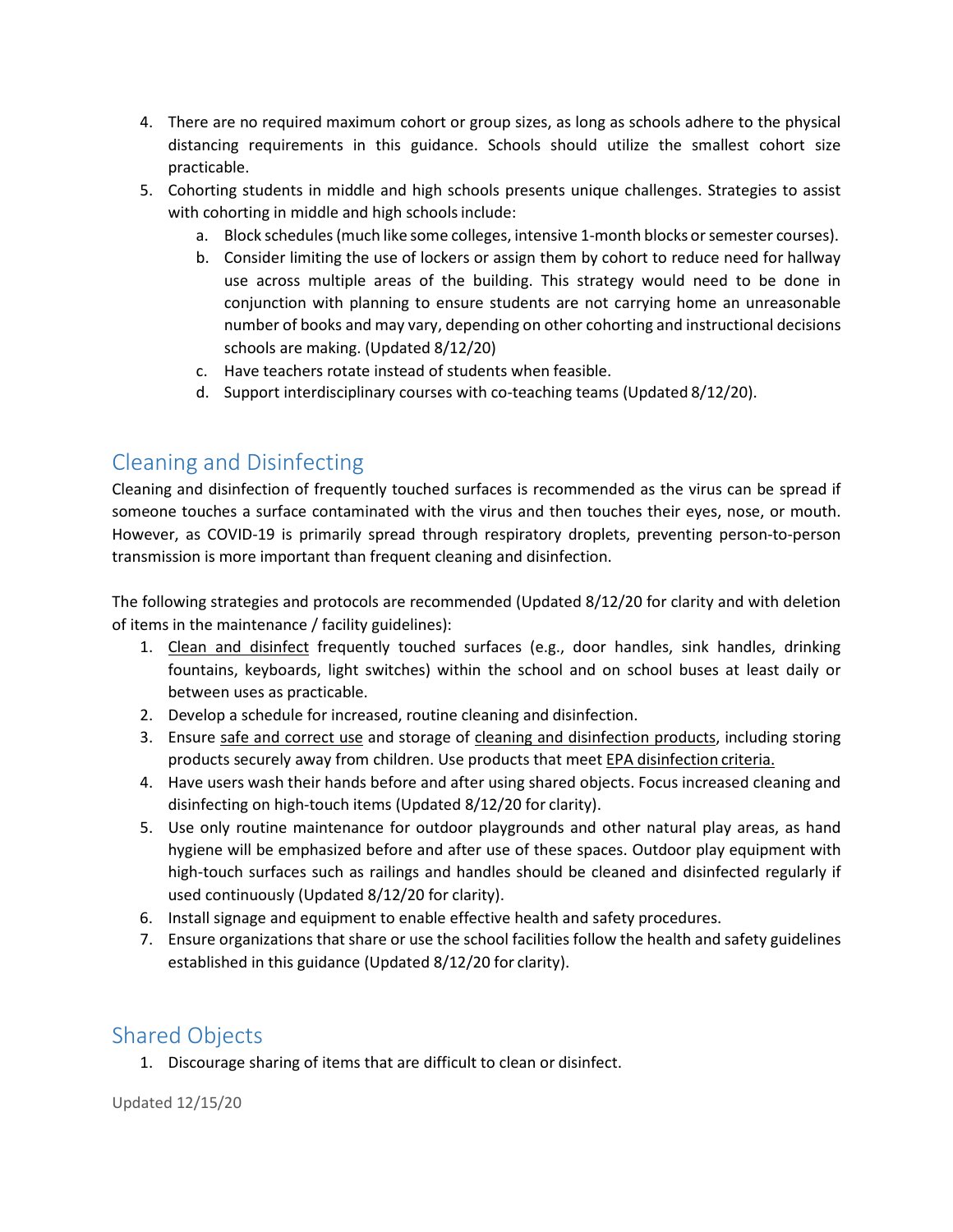- 2. Avoid sharing electronic devices, toys, books, and other games or learning aids.
- 3. Keep each child's belongings separated from others' and in individually labeled containers, cubbies, or areas.
- 4. Ensure adequate supplies to minimize sharing of high touch materials to the extent possible (e.g., assigning each student their own art supplies, equipment) or limit use of supplies and equipment by one group of students at a time and clean and disinfect between use.
- 5. Clean and disinfect frequently touched surfaces (e.g. keyboards) at least daily or between uses as much as possible (Updated 8/12/20 for clarity).
- 6. Ensure hand washing before and after use of shared materials (Updated 8/12/20 for clarity).

## Facility Considerations

- 1. Communicate and consult with business managers, as well asfacilities, grounds, and maintenance teams when preparing the facility in-person learning.
- 2. Identify and procure necessary equipment, materials, and supplies for supporting the public health requirements (e.g., hand washing stations, hand sanitizer, appropriate cleaning and disinfecting supplies).
- 3. Adequate ventilation is required for classrooms, with schools having flexibility in implementation based on the ventilation capabilities of each school site. Every building is unique. Use an incremental approach to determine how to achieve indoor air quality without creating other health issues or unmanageable costs. The most effective method for increasing ventilation is maximizing outdoor air intake by increasing the percentage of fresh air input through handling systems and/or opening windows or doors if doing so does not pose a safety or health risk (e.g., risk of falling, triggering asthma symptoms) to individuals using the facility. Information on readying ventilation systems is available from the [U.S. CDC](https://www.cdc.gov/coronavirus/2019-ncov/community/ventilation.html) and [ASHRAE. \(](https://www.ashrae.org/technical-resources/resources)Updated12/11/20)
	- a. It may not be feasible to keep windows and doors fully open due to cold weather. On cold weather days, keep windows open at least a crack to provide some supply of fresh air. Communicate with your school community that increasing outside air will affect schools' indoor temperatures. Encourage families and caregivers to send their students to school with plenty of warm layers in winter, as classroom temperatures could fluctuate throughout the day. Visit the [Maine Indoor Air Quality Council](https://maineindoorair.org/) website for information on managing indoor air quality in Maine's climate. (Updated 12/11/20)
	- b. Introducing more outdoor air may cause dry air conditions that dry out the respiratory tract. Encourage students and staff to stay hydrated. (Updated 12/11/20)
		- i. There are many challengesto using plug-in steam humidifiersin schools, including mold growth and indoor air quality problems. Humidifiers should be used with caution. (Updated 12/11/20)
	- c. Schools that elect to use in-room or portable air cleaners to supplement enhanced ventilation measures should follow ASHRAE and manufacturer guidance on use and maintenance of those units.
- 4. To minimize the risk of [Legionnaire's disease](https://www.cdc.gov/legionella/about/index.html) and other diseases associated with water, [take](https://www.cdc.gov/coronavirus/2019-ncov/php/building-water-system.html) [steps](https://www.cdc.gov/coronavirus/2019-ncov/php/building-water-system.html) to ensure that all water systems and features (e.g., sink faucets, drinking fountains, decorative fountains) are safe to use after a prolonged facility shutdown.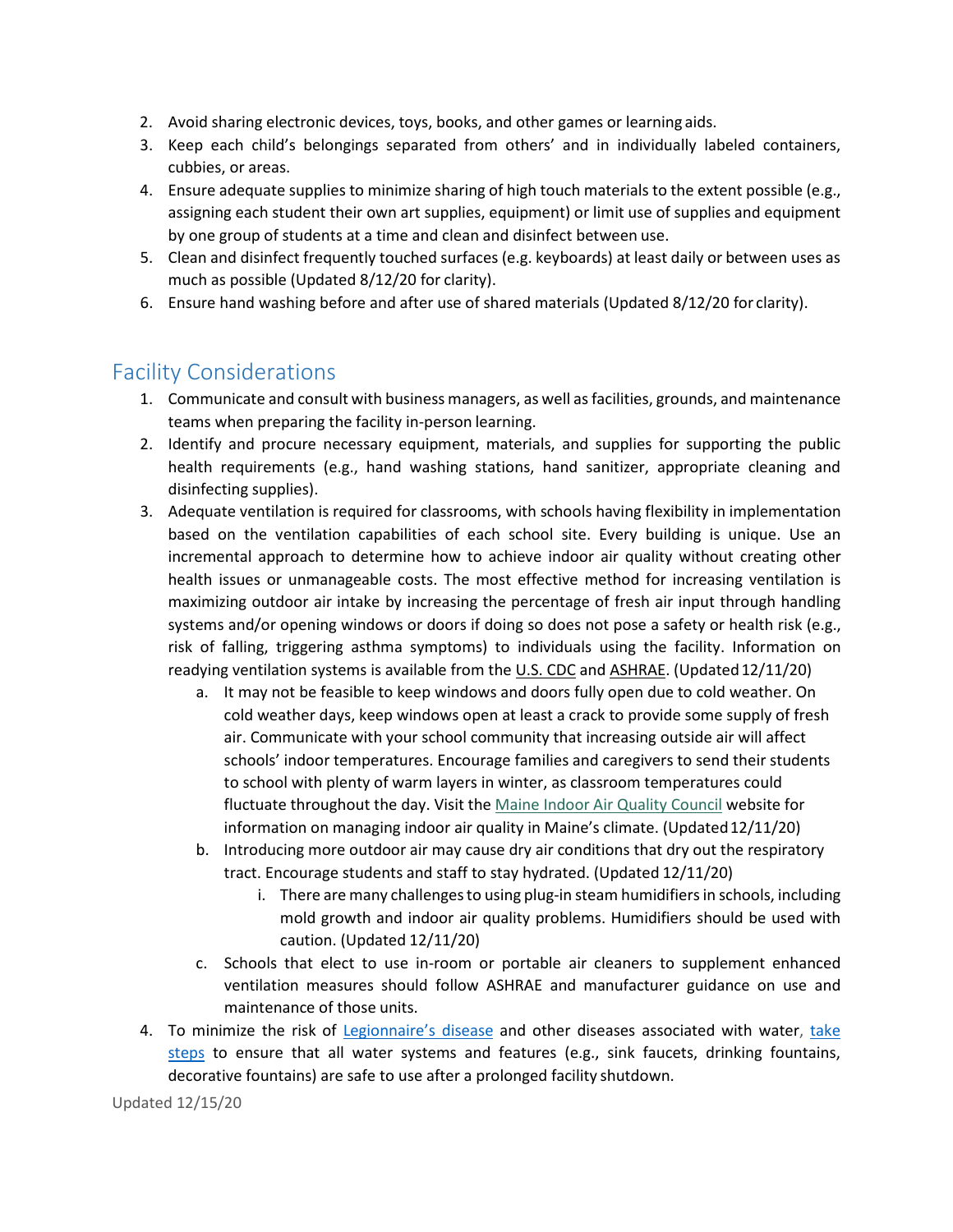- 5. Using drinking fountains for refill only is recommended. Staff and students should bring water bottles, and cups should be provided for drinking fountain use for those who do not have a water bottle. Drinking fountains should be cleaned and disinfected and have signage/instruction for individuals to wash hands after use.
- 6. Thoroughly clean and disinfect buildings and classrooms prior to the resumption of in-person classes (see the Cleaning and Disinfecting section of this guidance for additional information).
- 7. Clean and disinfect high-touch areas frequently (doorknobs, desktops, faucets, etc.). See the cleaning and disinfecting section of this guidance for additional information.
- 8. Eliminate lines to the greatest extent practicable. Where lines are unavoidable (e.g. near doors, sinks, bathrooms, or other places where students may line up), ensure three to six feet of distance between individuals. This can be accomplished by demarcating three- to six-foot distances on floors or walls. Three feet is the minimum amount of distance recommended in the school setting; six feet of physical distance is preferred.
- 9. Modify building traffic flow to minimize contact between individuals. Consider one-way entrances, exits, and hallways, if possible. Mark hallways to keep traffic flow to the right side where one-way passage is not possible. Use floor decals and/or signage to establish travel patterns.
- 10. Minimize traffic in enclosed spaces, such as elevators and stairwells. Consider limiting the number of individuals in an elevator at one time and designating one directional stairwells, ifpossible.
- 11. Consider installing non-porous physical barriers such as partitions or plexiglass barriers to protect staff in high traffic areas. Barriers should be placed in front office areas, service counters, and other similar locations where it is not possible to maintain a minimum of six feet of physical distance. Limit activities that require staff and/or visitors to enter within six feet of another person, regardless of whether physical barriers are installed.
- 12. Place signage at entrances and throughout buildings (particularly high traffic areas), alerting staff and students to physical distancing requirements, face covering policies, and hand hygiene protocols.
- 13. Plan vehicle traffic flow, drop-off, and pick-up logistics and place signage as needed.
- 14. If needed, set up additional hand washing or sanitizing stations outside school entrances and at convenient locations outside classrooms and common areas.
- 15. School libraries are not expected to pose a significant transmission risk. Nevertheless, students should wash or sanitize their hands upon entering and leaving libraries. School libraries should post reminders to maintain physical distance and arrange seating areas to allow for appropriate distance. Shared surfaces such as counters and computers should be regularly cleaned and disinfected.

## Recommendations for Busing/Transportation

- 1. Encourage alternative modes of transportation for students who have other options.
	- a. Consider how you will manage increased traffic flow from families who decide to drop off/pick up their children.
	- b. Promote alternatives such as walking and biking.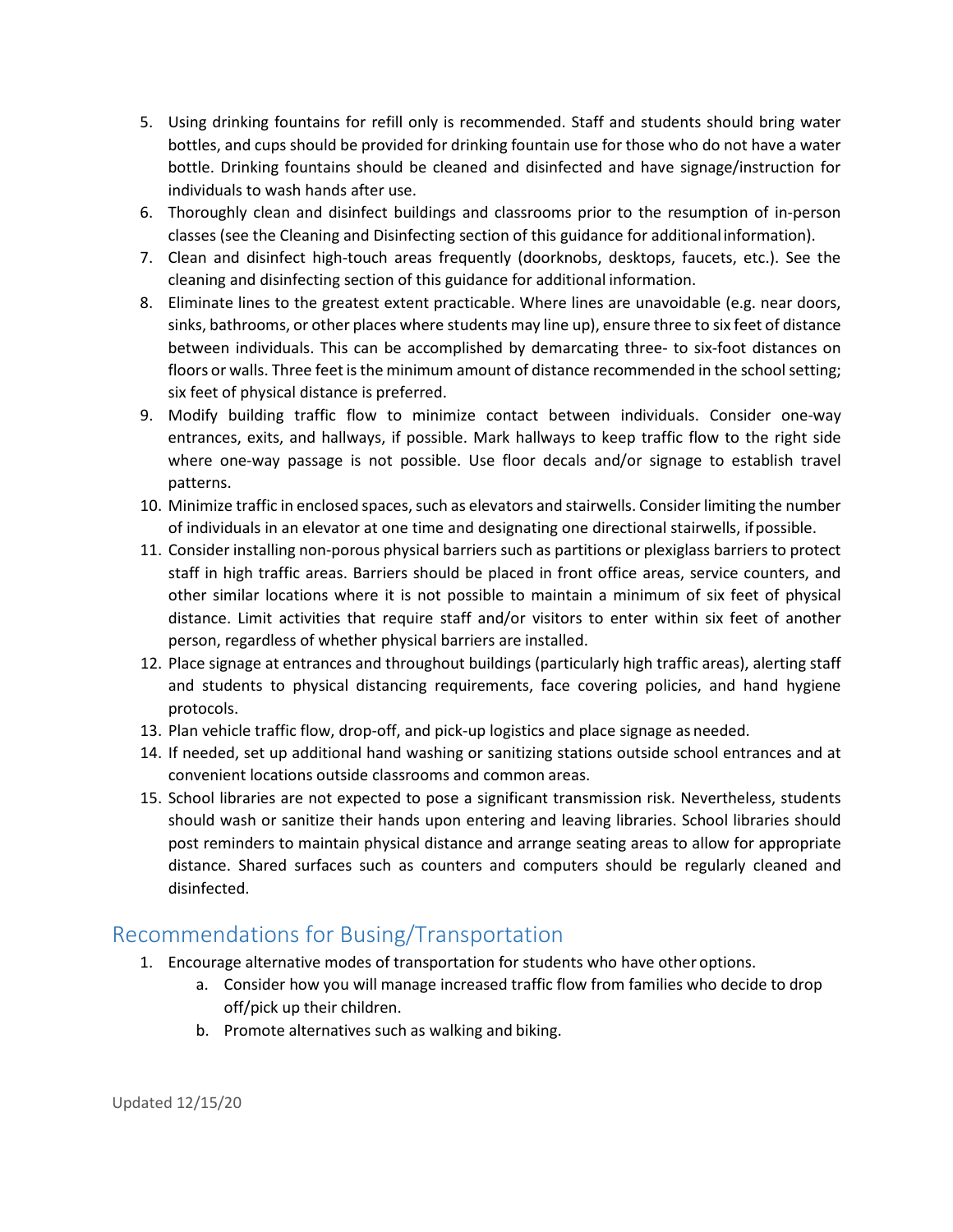- c. Advise school staff and families to carpool with the same stable group of people. Open vehicle windows and maximize outdoor air circulation. Face coverings are required for everyone in the vehicle (Updated 8/12/20).
- 2. If transport vehicles (e.g., buses) are used by the school, drivers should practice all safety actions and protocols as indicated for other staff (e.g., hand hygiene, cloth face coverings).
- 3. For students riding the bus, symptom screening should be performed by families prior to being dropped off at the bus.
- 4. Physical distancing at bus stops and during pick-up and drop-off isrecommended.
- 5. Masks/face coverings are required to be worn by everyone on the bus during school bus transportation.
- 6. Hand sanitizer should be used before and after riding school transportation. (Updated 12/15/20 for clarity)
- 7. Assign seating. Students from the same household should sit together.
- 8. Use tape marks and signage to show students where to sit.
- 9. To minimize contact between passengers, load the bus from back to front and unload the bus from front to back.
- 10. Drivers should be a minimum of six feet from students to the extent possible; drivers must wear a face covering; consider physical barriers for driver (e.g., plexiglass behind driver's seat) (Updated 8/12/20).
- 11. Minimize number of people on the bus at one time within reason.
- 12. Adults who do not need to be on the bus should not be on the bus.
- 13. Maintain consistent airflow through the bus by fully opening at least four windows, ideally two windows in the front of the bus (one on each side) and two in the rear of the bus (one on each side). (Updated 12/15/20)
	- a. In the case of inclement weather, window openings may be reduced to prevent snow, ice, or rain from entering the bus. If window openings are reduced, more windows should be opened. Keeping every other window open an inch should be the minimum in this scenario. (Updated 12/15/20)
- 14. Routinely clean and disinfect buses or other transport vehicles. See the Cleaning and Disinfecting section of this guidance for additional information.
- 15. To the extent possible, maximize the distance between children in the vehicle. Since vehicles have difference sizes and capacities, there is no single recommendation for spacing. That said, filling a vehicle to its maximum capacity even with masks/face coverings poses a public health risk and is inadvisable. (Updated 8/12/20)

## Student Nutrition Services

Updated 12/15/20 School meals play an important role in addressing food security for students. COVID-19 has not been shown to be a food-borne disease. However, eating together is a high-risk time for COVID-19 transmission because people must remove their face coverings to eat and drink. People often touch their mouths with their hands when eating. In addition, meals are usually considered time for talking together, which further increases risk, especially if children must speak loudly to be heard. Standard food preparation guidelines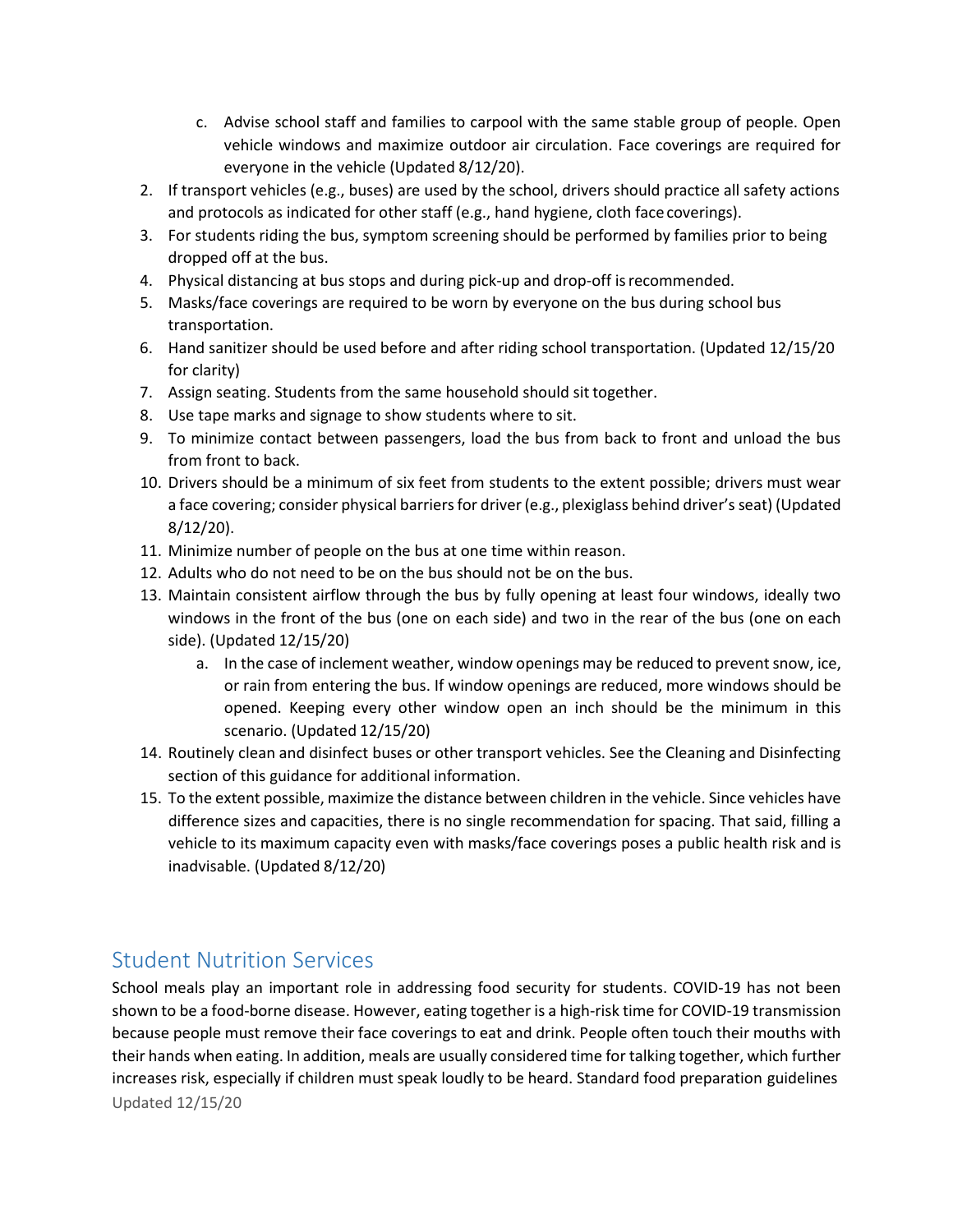should be followed, with special consideration for masking and physical distancing between food service staff in the kitchen and when in contact with students/staff.

- 1. Masks/face coverings cannot be worn during meals. In order to achieve six feet of physical distance between individuals, consider ways to conduct breakfast and lunch that support physical distancing of at least 6 feet between/among students (e.g., stagger time, build in other breaks, etc.). (Updated 8/12/20 for clarity)
	- a. Prepare to hold breakfast and/or lunch in classrooms or outdoors, instead of the cafeteria or common areas.
	- b. If serving food in the cafeteria, develop staggered schedules that minimize mixing of cohorts and enforce physical distancing protocols.
- 2. Adjust food preparation and service procedures to minimize shared items (i.e. serving utensils), maintain physical distance, and support compliance with health and safety protocols.
- 3. In the event students continue with, or transition to, remote learning, provide school meals as needed for days they are not in the school building.

## Staff Break Rooms/Teacher Work Rooms

Adults often do not view themselves and colleagues as sources of infection, and forget to take precautions with co-workers, especially during social interactions such as breaks or lunch time, in the copy room, when checking mailboxes, etc. (Updated 8/12/20 for clarity)

- 1. Post the maximum occupancy for the staff rooms, based on 6-foot distancing. Mark places on the floor 6 feet apart for staff to sit or stand.
- 2. Postsignage reminding staff to stay 6 feet apart, keep their masks/face coverings on unless eating, wash their hands before and after eating, and disinfect their area after using it (Updated 8/12/20 for clarity).
- 3. Discourage staff from eating together, especially indoors. Consider creating a private outdoor area for staff to eat and take breaks.
- 4. Open windows and doors to maximize ventilation, when feasible, especially if staff are eating or if the room is near maximum occupancy. Additional information about increasing ventilation of indoor spaces is available in the in "Facility Considerations" section of this document.

## Gatherings, Visitors, and Field Trips

- 1. Pursue virtual group events, gatherings, or meetings, if possible, and promote social distancing of at least six feet between people if events are held. Limit group size to the extent possible. Groups must not exceed the Governor's gathering size limits.
- 2. Limit any nonessential visitors, volunteers, and activities involving external groups or organizations as much as possible—especially with individuals who are not from the local geographic area (e.g., community, town, city, and county).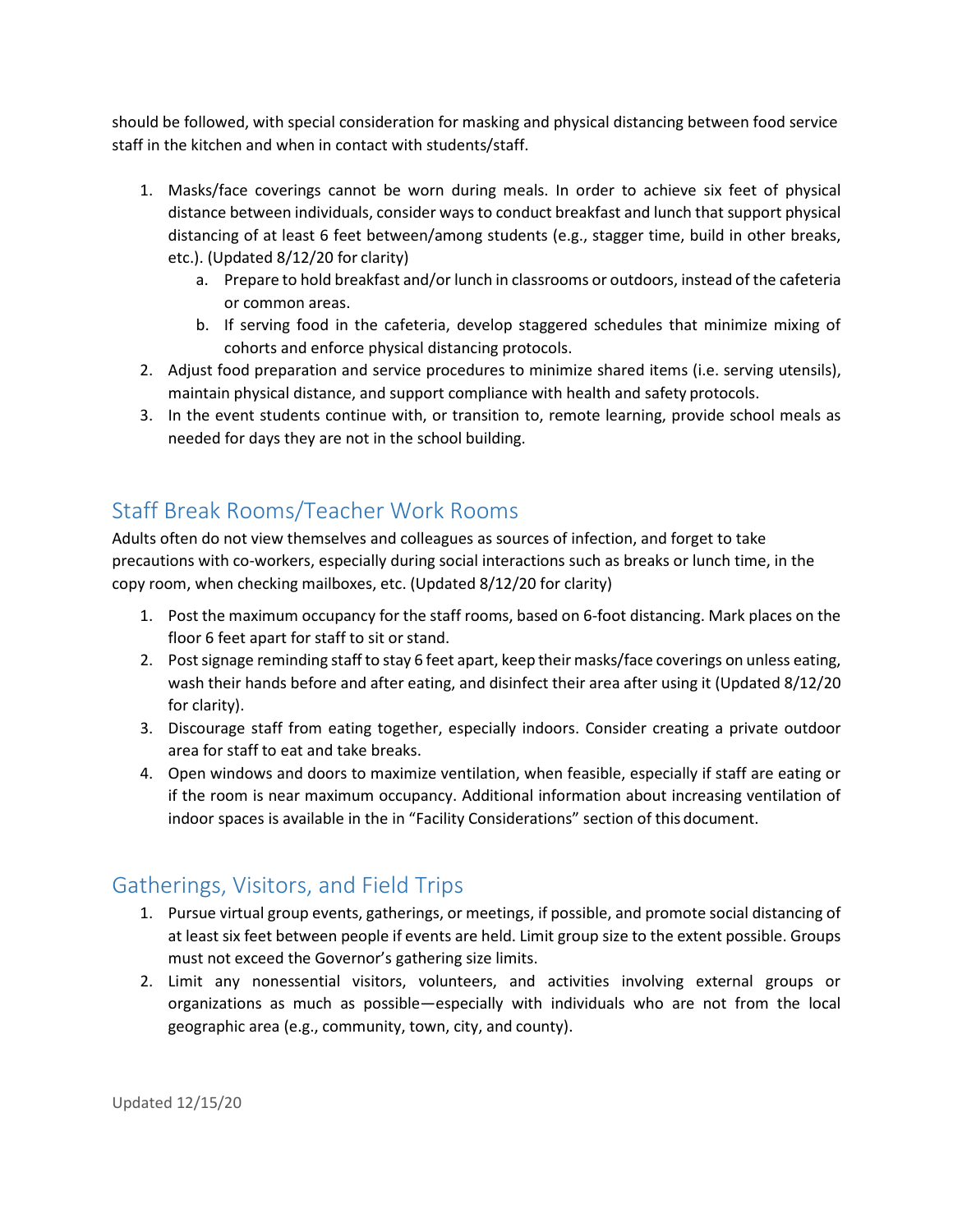- 3. Field trips are not recommended at this time. Pursue virtual activities and events in lieu of field trips, student assemblies, special performances, school-wide parent meetings, and spirit nights, as much as possible. (Updated 8/12/20)
- 4. In-person performances present risk mitigation challenges and are discouraged at this time. If schools or school systems elect to allow in-person performances, they must follow all applicable guidelines in the Performing Arts Venues checklist. (Updated 8/11/20)

## Courses Requiring Additional Safety Considerations (Updated 7/31/20)

Students and staff must follow all required health and safety measures while on school grounds or engaged in school courses in other locations. Certain classes such as music, theater, dance, physical education, and the visual arts have unique characteristics that require special consideration. Research into how to safely engage in these types of activities is ongoing, and the following guidance will be updated as the research evolves.

At this time, for courses and activities that require increased respiration, including chorus, physical education, dance, singing, and theater, holding courses and activities fully or partially online is highly recommended. If they are held in person, it is strongly recommended – and at times required – that these activities occur outdoors. (Updated 12/11/20)

Safety requirements for these activities are as follows:

#### Chorus and Singing Instruction / Musical theater

Singing and voice projection carry a relatively higher risk of virus transmission because it can aerosolize respiratory droplets to a distance of at least 13 feet (Updated 8/12/20 for clarity).

- 1. If outdoors, with masks required, these activities can occur with at least 14 feet of distance between individuals. Note: At this time, these activities should not take place indoors.
- 2. All students should face in one direction instead of facing one another. Avoid singing in a circle or semicircular formation. (Updated 8/12/20)
- 3. Students and teachers should avoid sharing materials as feasible. Any sharing of equipment, including music stands, props, set pieces, rails, and voice amplification equipment, should follow the guidelines in the "Shared Objects" section of this guidance. Do not share makeup or anything that comes into close contact with mouth or eyes (e.g., microphones). Avoid sharing costumes and wigs. (Updated 8/12/20)

#### *Non-Musical Theater*

- 1. If outdoors, with masks required, these activities can occur with 6 feet of distance between individuals.
- 2. If indoors, with masks required, these activities can occur with 6 feet of distance between individuals.
- 3. Note: These activities cannot occur indoors without a mask.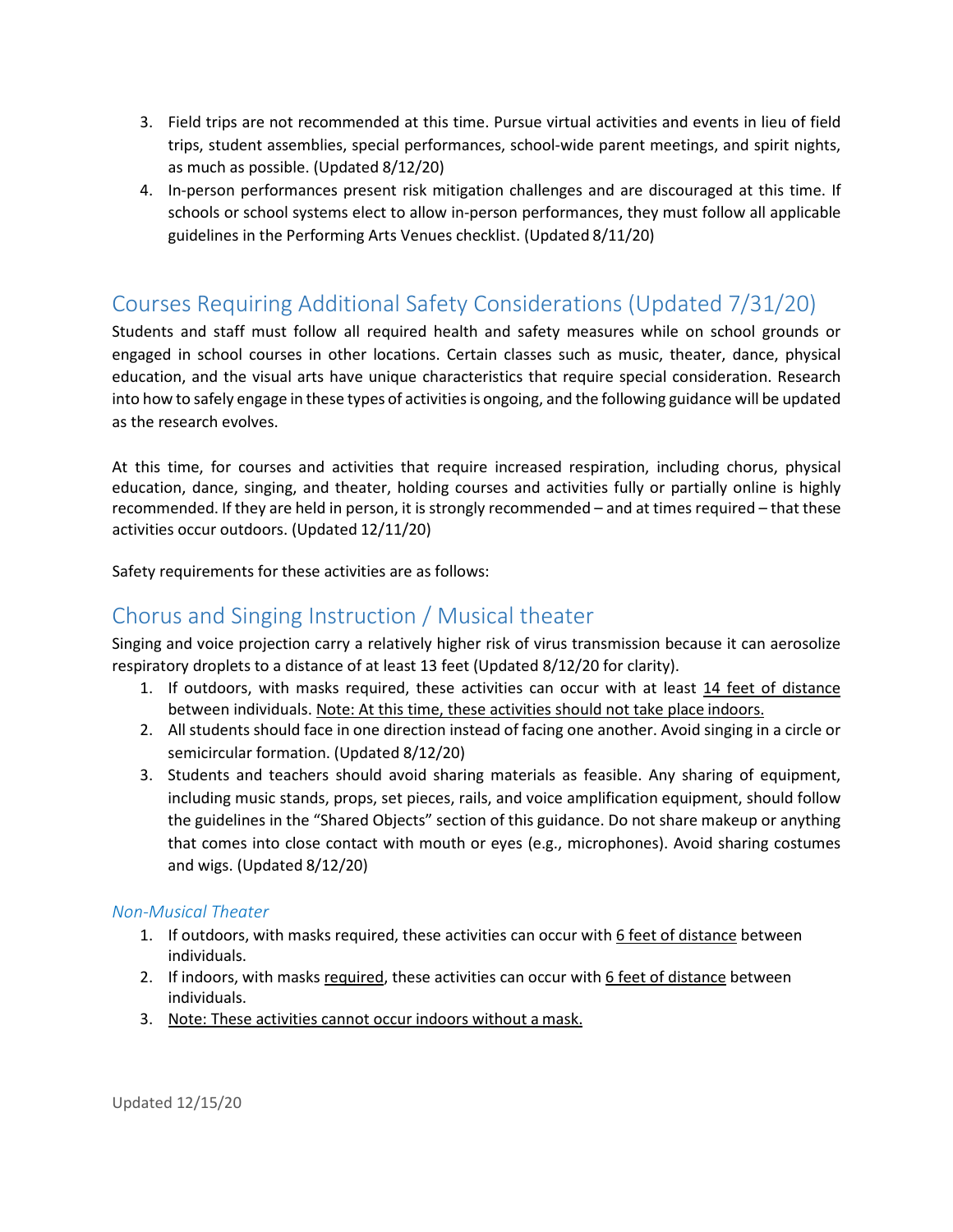# Band and the Use of Musical Instruments (Updated 12/11/20)

Some musical instruments carry a relatively higher risk of virus transmission. Instruction for brass and woodwind instruments presents particular challenges. The following guidance is for extracurricular or elective music programs (updated 1/13/21) for clarity. Organizers should suspend extracurricular music ensembles in counties categorized as "Yellow" or "Red."

| <b>PROTOCOL</b>                                                                                                                                                                                                                                                                                                                                                                                                                                                                                                                                                                                                                                                    | <b>ADDITIONAL CONSIDERATIONS</b>                                                                                                             |
|--------------------------------------------------------------------------------------------------------------------------------------------------------------------------------------------------------------------------------------------------------------------------------------------------------------------------------------------------------------------------------------------------------------------------------------------------------------------------------------------------------------------------------------------------------------------------------------------------------------------------------------------------------------------|----------------------------------------------------------------------------------------------------------------------------------------------|
| Students and adults must wear face coverings at all<br>times. Masks with a slit for a mouthpiece may be<br>used when playing brass or woodwind<br>instruments.                                                                                                                                                                                                                                                                                                                                                                                                                                                                                                     | Students should not share classroom materials<br>such as pencils, sheet music, music stands, rosin,<br>wax, oils, reeds, mutes, etc.         |
| Maintain a minimum of 10 feet of physical<br>distancing between all persons within the<br>rehearsal/performance space.                                                                                                                                                                                                                                                                                                                                                                                                                                                                                                                                             | All musicians should face the same direction to the<br>extent possible.                                                                      |
| Shorten the duration of rehearsals to the extent<br>possible. Optimize ventilation in the practice<br>space; use larger spaces and outdoor spaces when<br>possible.                                                                                                                                                                                                                                                                                                                                                                                                                                                                                                |                                                                                                                                              |
| Practice rooms should be assessed for size and<br>ventilation of space. Consider relocating to larger<br>spaces if available. Increase ventilation where<br>possible, and if ventilation is a concern, consider<br>practicing remotely. There should be a period of<br>nonuse of indoor practice spaces between<br>rehearsals to allow for air exchange. Although the<br>physical characteristics of practice spaces vary<br>greatly (e.g. HVAC systems, windows, etc.) and<br>there is a lack of data to support any specific time<br>period that would eliminate the risk of COVID-19<br>transmission in a space, a one-hour period of<br>nonuse is recommended. | Rehearsal/Performance space doors should be<br>opened at the beginning and end of class to ensure<br>students are not touching door handles. |
| Nylon or cloth bell coverings must be used on all<br>wind instruments and must consist of at least two<br>layers of cloth.                                                                                                                                                                                                                                                                                                                                                                                                                                                                                                                                         | One-way traffic patterns should be established for<br>entering and exiting rehearsal/performance<br>spaces.                                  |
| Students must be assigned instruments for their<br>sole use; students may not share instruments or<br>instrument equipment (reeds, mouthpieces, oils,<br>wax, etc.).                                                                                                                                                                                                                                                                                                                                                                                                                                                                                               | Transition to small group experiences when<br>facilities and space considerations are limited.                                               |
| Cleaning of spit valves is a higher risk activity that<br>requires close attention to mitigation strategies.<br>Musicians must maintain 14 feet of physical<br>distance from others while servicing their spit<br>valves. No discharge of spit valves should occur on<br>the floor. Absorbent pads or dedicated containers                                                                                                                                                                                                                                                                                                                                         | Focus on solo and small ensemble playing/singing<br>when the ability to maximize physical distancing is<br>limited.                          |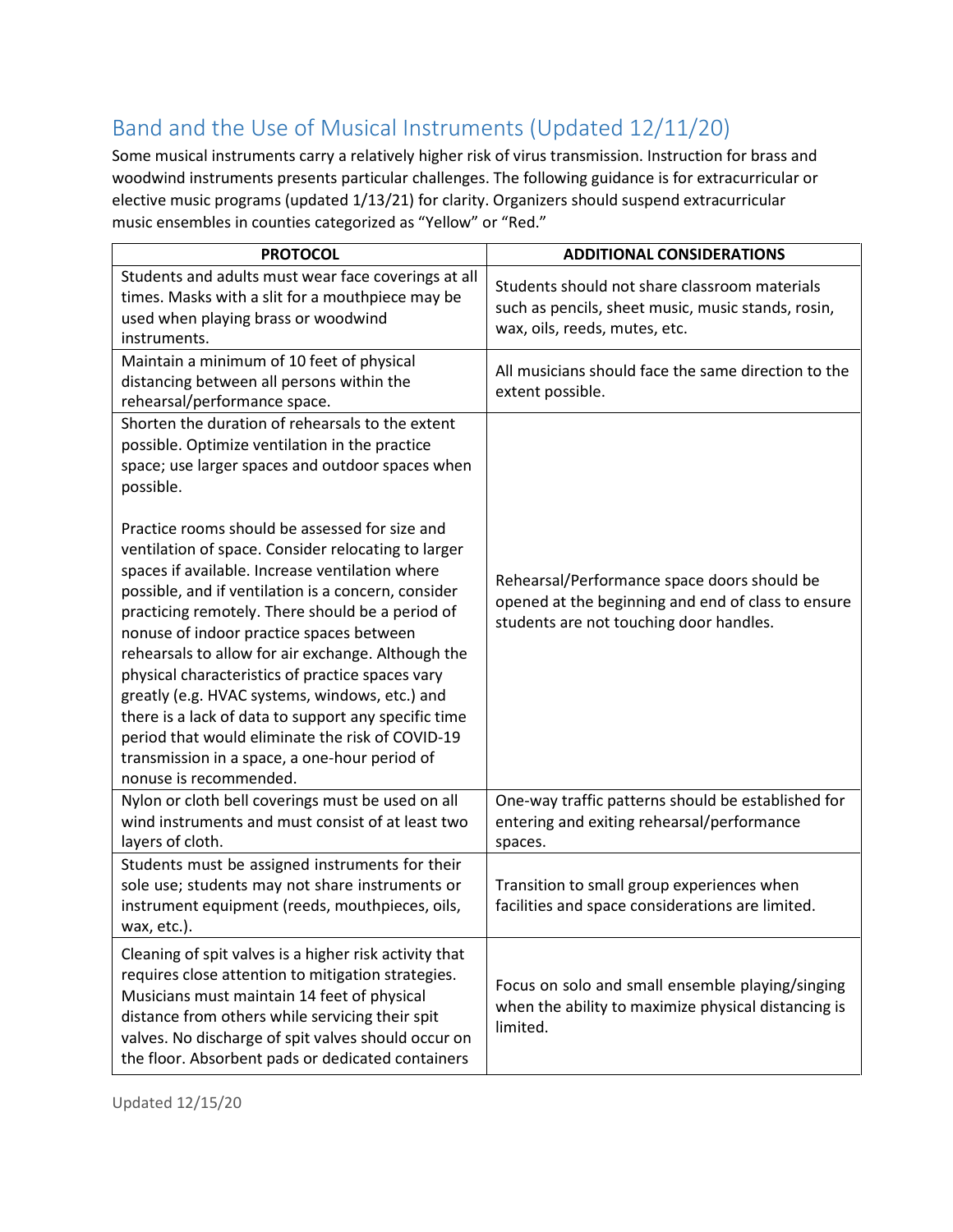| to discharge valves should be provided in rehearsal<br>locations. Spit valves should be positioned as close<br>to the absorbent pad/container as possible prior to<br>clearing (lift pad to position of valve, if possible.)<br>Rehearsal spaces must have hand sanitizer<br>available for use after cleaning spit valves and lined<br>trash bins available for safe disposal of absorbent<br>pads. |                                                                                                                                                                                                                                                                                                                                                                                                                     |
|-----------------------------------------------------------------------------------------------------------------------------------------------------------------------------------------------------------------------------------------------------------------------------------------------------------------------------------------------------------------------------------------------------|---------------------------------------------------------------------------------------------------------------------------------------------------------------------------------------------------------------------------------------------------------------------------------------------------------------------------------------------------------------------------------------------------------------------|
| Utilize alternate performance venues including<br>outdoor spaces, large activity centers, etc., to the<br>extent possible.<br>Produce performances of individual ensembles<br>rather than full program concerts, to the extent<br>possible. Pursue musical pieces that are at a lower<br>volume and use microphones to increase volume.                                                             | Use physical barriers (e.g., face shields, free-<br>standing acoustic shields) between rows and/or<br>between individual musicians, if available; clean<br>and disinfect each barrier using appropriate<br>products after each use.<br>Pivot instructional strategies to reduce the number<br>of student musicians performing at any one time<br>(e.g., small ensembles perform while others listen<br>and assess.) |
| Livestream performances. Do not have<br>performances with live spectators at this time.                                                                                                                                                                                                                                                                                                             | When a return to performances with live<br>spectators is permitted, avoid interactions<br>between performers and audiences. Consider<br>eliminating any performances or components in<br>which performers go into the audience or audience<br>members are encouraged to come on-stage.                                                                                                                              |
| Maintain observance of all standing Executive<br>Orders from the Governor's Office related to<br>indoor and outdoor public gatherings.                                                                                                                                                                                                                                                              |                                                                                                                                                                                                                                                                                                                                                                                                                     |

#### Dance

While dance does not typically involve vocalization, it is an intense physical activity, similar to physical education, and can result in an increased risk of transmission due to increased respiration. Dance courses and activities must follow the relevant guidance related to indoor/outdoor activities, masks/face coverings, and physical distancing on page 15 of this document. In addition:

- 1. Prioritize forms of dance that allow for adequate distancing or adapt dances reliant on close proximity to allow for physical distancing.
- 2. All sharing of equipment should follow the guidelines in the "Shared Objects" section of this document.
- 3. Consider keeping music at a volume that minimizes the need for the instructor to project their voice.